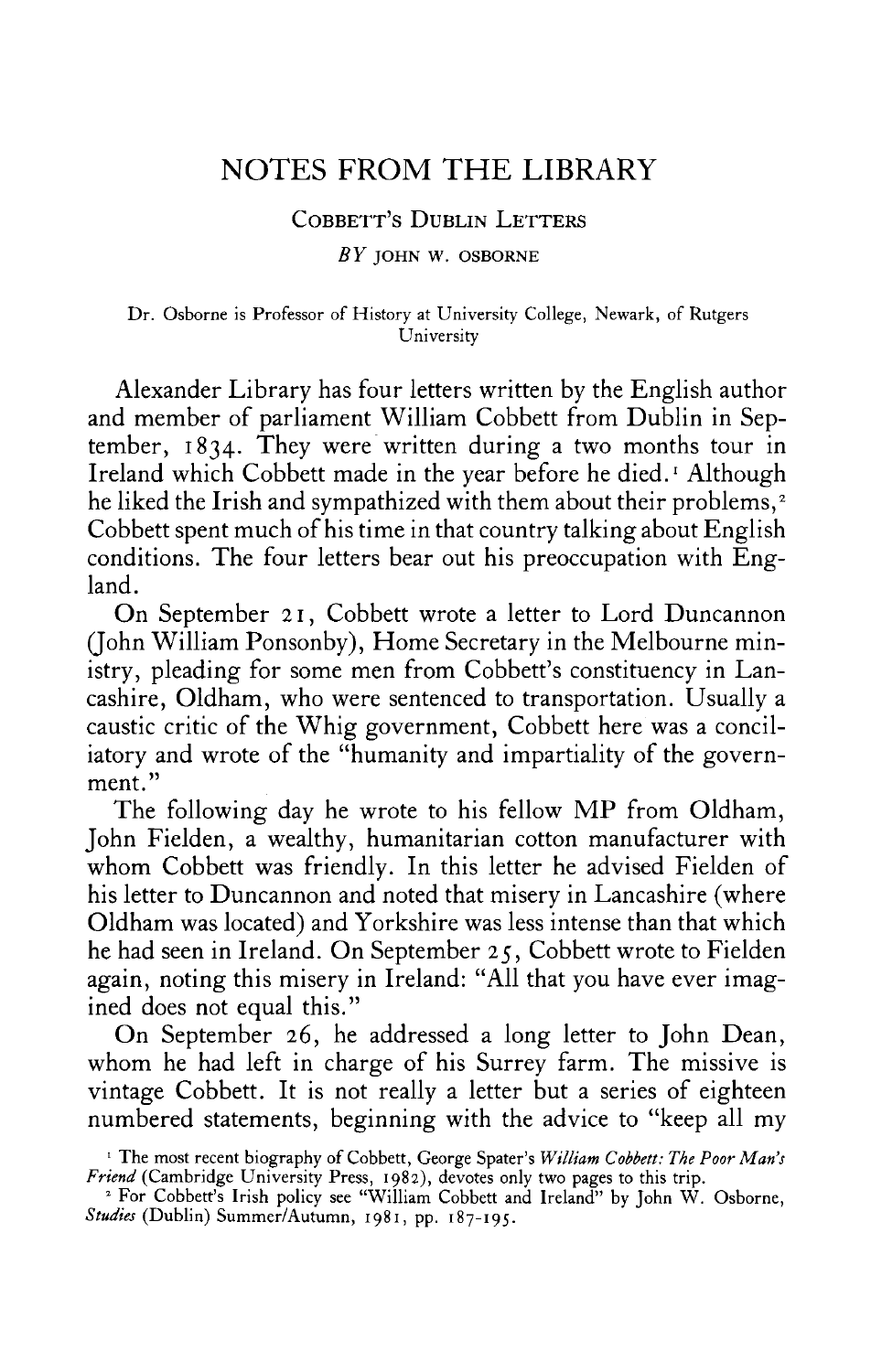letters; *number* then, read them over carefully, and look at them often." Although Dean was an experienced bailiff, Cobbett thought it necessary to instruct him about the minutest details of farm management. The letter is devoid of references to politics and is entirely concerned with the farm. Headed "Directions" (with three underlinings), this letter is not couched in the humble terms of Cobbett's communication to Duncannon and lacks even a statement hoping that Dean is in good health.

Cobbett's letters from Dublin reveal one of his most enduring characteristics: his absorption in the affairs of England regardless of his residence of the moment. This was also true of earlier, and much lengthier, visits to America. Cobbett was English through and through and despite his sympathy for the Irish and genuine distress over conditions in their island, his heart was in England. He could echo Bolingbroke's words in Shakespeare's Richard II "- where'er I wander, boast of this I can, though banished, yet a trueborn Englishman."

# **RUTGERS' MANUSCRIPT COLLECTIONS ON THE HISTORY OF SCIENCE AND TECHNOLOGY**

## *Compiled by* **CLARK L. BECK, JR.**

The Department of Special Collections and Archives of the Rutgers University Libraries house scores of manuscript collections which relate to the history of science and technology. Following is a list of those which are probably the most solid, but the numbers are by no means exhaustive.

1. ROEBLING Collection  $(45 \text{ cubic feet})$ . This is probably the most important manuscript body at Rutgers relating to the history of science and technology. The collection comprises papers of John A. Roebling (1806-1869), Washington A. Roebling (1837-1926), John A. Roebling (1867-1952), Ferdinand W. Roebling (1842- 1917), Ferdinand W. Roebling, Jr. (1878-1936), and John A. Roebling's Sons Company, 1876-1960. Included are correspondence; treatises on scientific and metaphysical subjects; reports, measured drawings, specifications, etc., re. suspension bridge building and other engineering projects; family and personal papers; diaries and other memorabilia of the initial century of the Roebling family's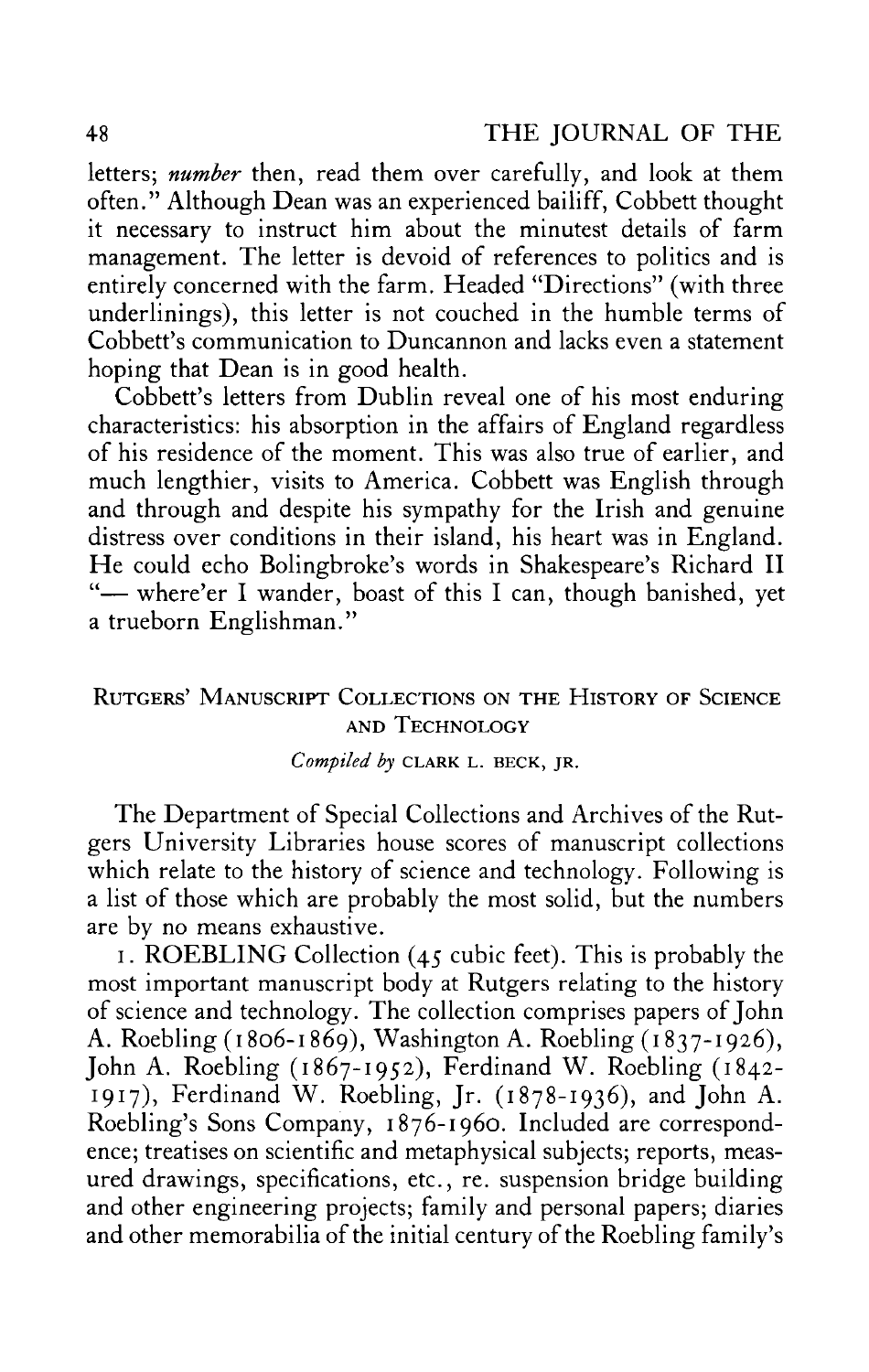achievements (ca. 1840-ca. 1940). The business papers contain minutes of directors' and stockholders' meetings, stockholders' investment files, investment accounts, financial statements, etc. The Roebling material is among the most heavily demanded in Special Collections and Archives.

2. Philander BETTS Papers (12 cubic feet). This includes correspondence, reports, pamphlets, blueprints, etc., relating to public utilities, chiefly in New Jersey; material on mechanical and electrical engineering and the U.S. Army Engineer Corps. Betts was the chief engineer for the New Jersey Public Utilities Commission, 1910-1934.

3. Burton Edward LIVINGSTON Papers (10 cubic feet). Comprises correspondence and other papers as professor of plant physiology at the Johns Hopkins University, secretary of the American Association for the Advancement of Science, editor of the *American Scholar*, and member of the National Research Council, 1922- 1948.

4. NEW JERSEY ACADEMY OF SCIENCE Records (7 cubic feet). Includes correspondence, minutes, reports, memoranda, financial statements, membership lists, papers re. the American Association for the Advancement of Science, etc., 1955-1979.

5. Wilson Stout HOWELL Papers (1 cubic foot). Features diaries; letter books; reminiscences of early experiences as an associate of Thomas Edison; notes, diagrams, tables, etc., concerning early electric lighting equipment; papers relating to the "Edison Pioneers," a society of engineers who had worked with Edison during the developing stages of electric lighting. The period covered is 1879-1942. Howell worked as a representative of the Edison Electric Light Company, installing and servicing lighting stations in various American cities.

6. Carl F. ADAMS Papers (1 cubic foot). Includes correspondence, clippings, diagrams, photographs, etc., of an early manufacturer and promoter of electric chairs, 1901-1935.

7. Lewis C. BECK Papers (3 cubic feet). Contains correspondence, journals, lectures, etc., of a noted nineteenth century authority on medicine, chemistry, botany, geology, mineralogy and zoology. Beck was professor of chemistry and natural history at Rutgers from 1830 to 1853.

8. George Hammell COOK Papers (20 cubic feet). This ex-